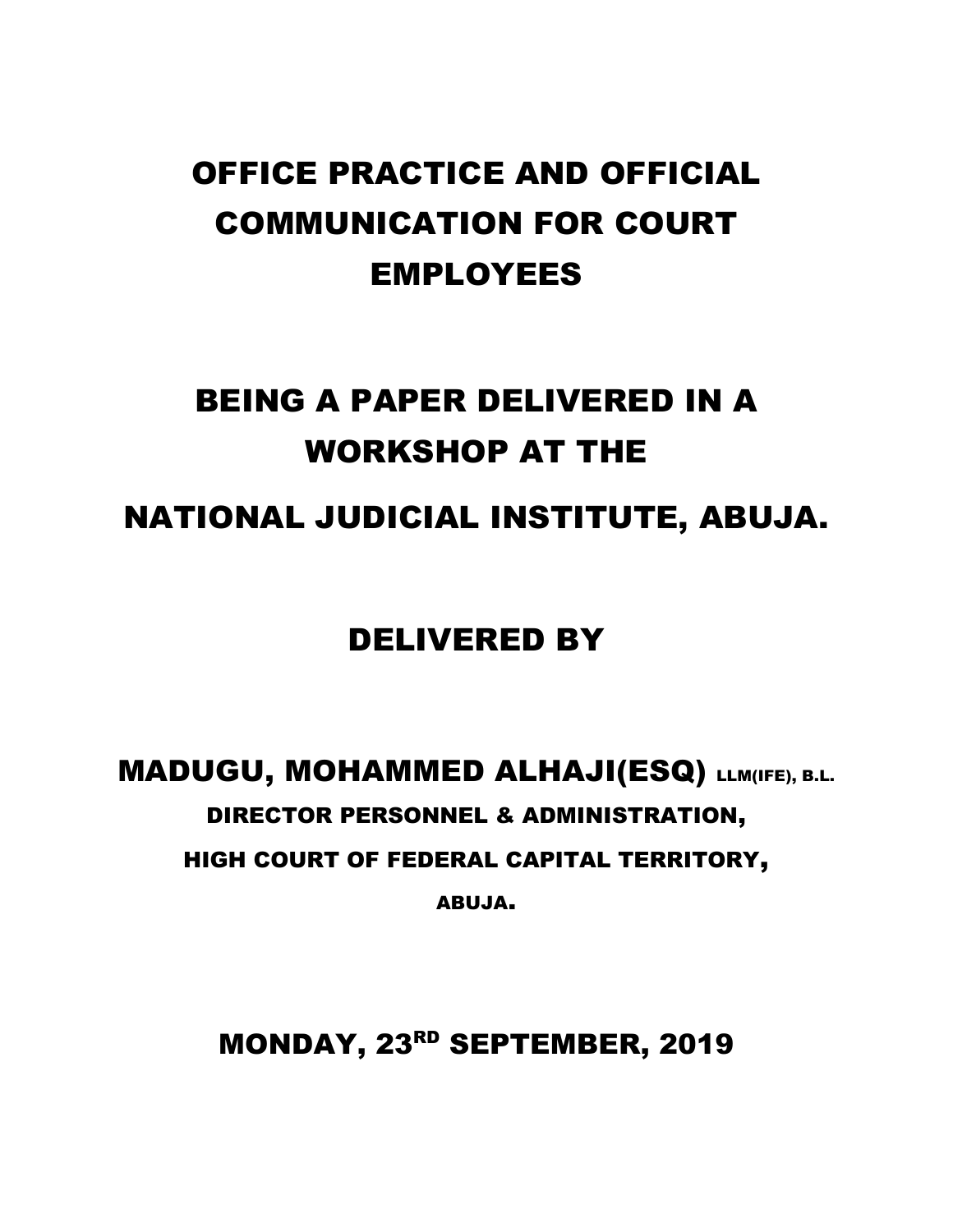## OFFICE PRACTICE AND OFFICIAL COMMUNICATION FOR COURT EMPLOYEES.

## Protocol

Firstly, I would like to appreciate the Administrator of the National Judicial Institute, Hon. Justice Rosaline Irorefe Bozimo, OFR, for giving me the opportunity to present this paper and as well discuss with you all.

### Introduction.

Court employees are said to be the face of the Court, reason being that they are the first point of contact with persons seeking the services of the Court. They are involved in the day to day activities of the Court; the importance of the duties of Court employees can never be overemphasized. In this light, it is absolutely necessary that we get acquainted with the standardize office practice and official communication skills to assist us in discharging our duties optimally in line with world best practices.

The Court apart from its adjudication duty also performs administrative services. It is a place where records of various activities are kept. According to Denyer, Office is a place where clerical operations are carried on. It is not a mere place but a place with various activities.

In the words of Mills and Standingford, 'the purpose of office has been defined as the providing of service of communication and record. The office collects information about the various activities of the organization from both internal and external sources, the structure of relationships and responsibilities, authorities and duties by means of which work to be done by the personnel and means to do it are brought together and coordinated."

Page / 1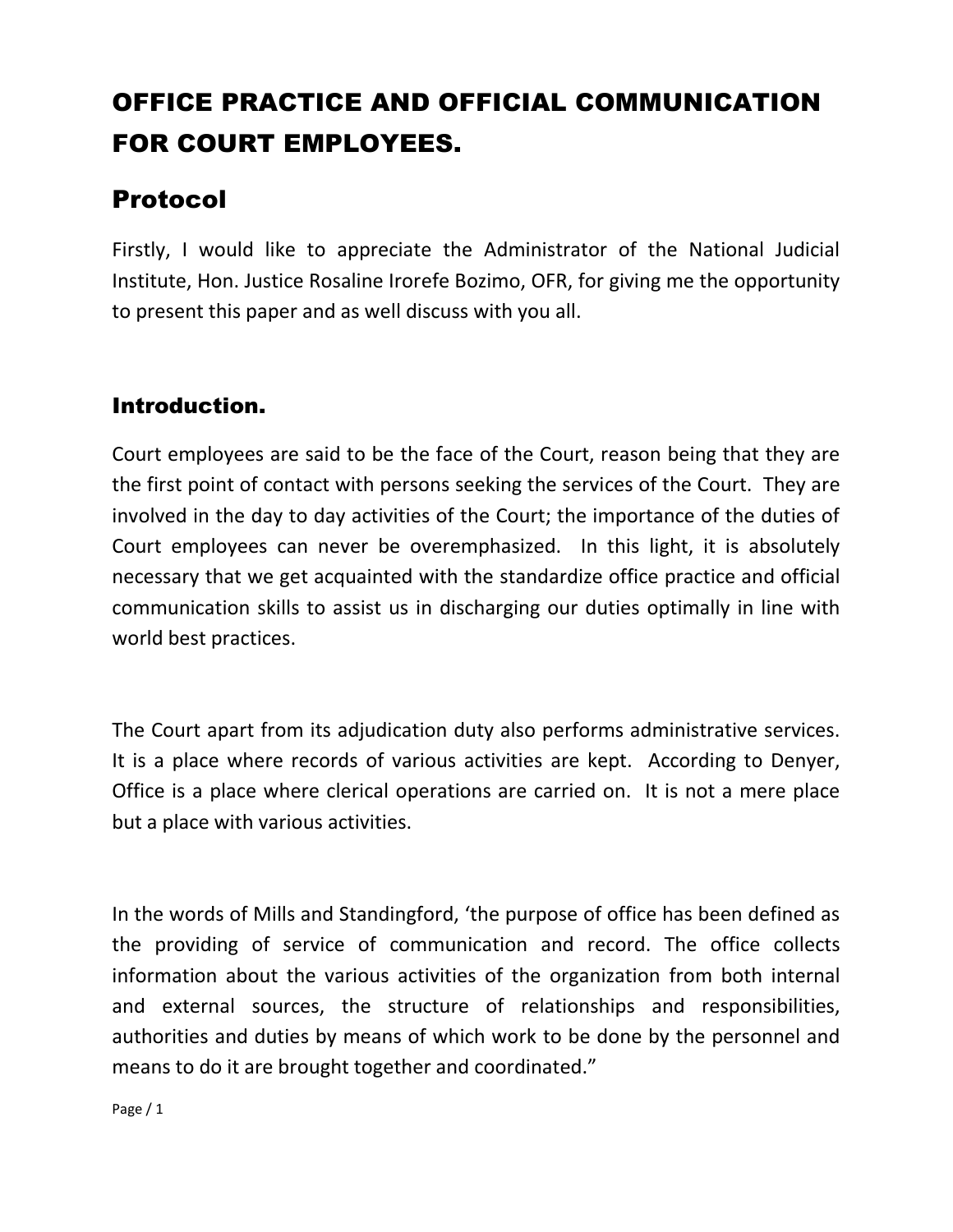In the course of this training we shall discuss the basic concept of office practice and official communication vis-à-vis the role of Court employees towards improving the quality of judicial services in Nigeria.

### Definition of Concepts.

Before we proceed, it is imperative to understand the meanings of certain concepts in other to have a detailed understanding of this presentation.

#### i. Courts

A Court may be defined as an organized body with defined powers meeting at certain time and places for the hearing and decision of causes and other matters brought before it. Aided in this its proper business by its proper officers i.e. Lawyers, Clerks, Bailiffs, Registrars, Legal Assistants, Secretaries and law enforcement officers who execute the Court's command and secure due order in its proceedings.

### ii. Court Employees

Court employees are persons employed in the service of the judiciary to assist in the smooth running of the day to day administrative responsibilities of the Court. This includes Registrars, Clerks, Legal Assistants, Bailiffs and Secretaries amongst others.

### iii. Judicial / Court Services

Judicial services are services rendered by the judiciary to litigants and other Court users. It is necessary to know that the function of the Court is not limited to adjudication over cases alone, other services rendered by the Court includes Procurement of letters of administration, lodgment of wills, Records keeping of cases files, service of Court processes, issuance of affidavits, Enforcement of Court pronouncements, conciliation, Mediation Arbitration etc.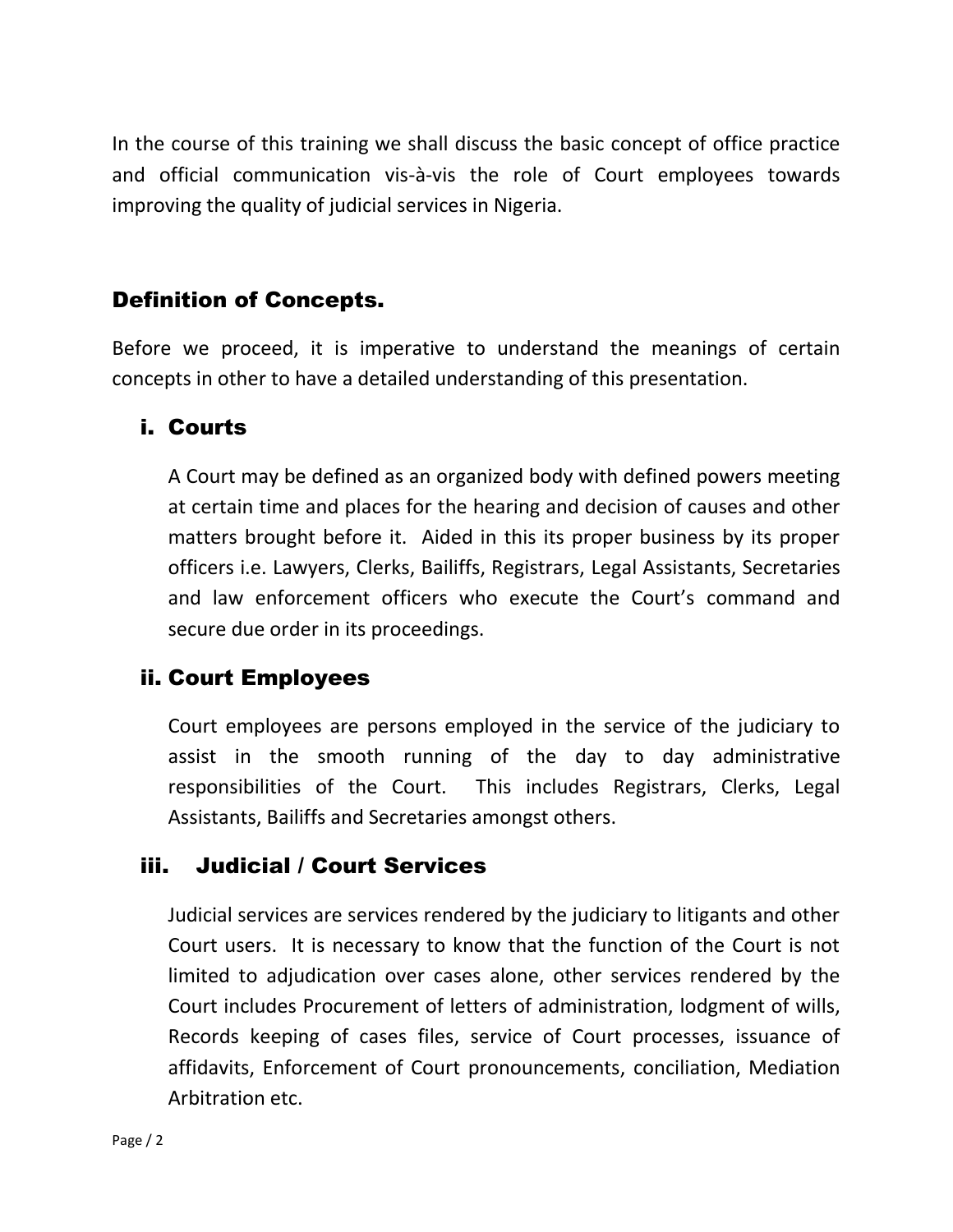## iv.Office Practice & Communication

Office practice and communication involves the frequent practice and procedure, rules and regulations, conducts expected of Court employees in the discharge of their judicial services.

Office Practice refers to the day-to-day clerical and administrative activities performed by office employees to support work-related functions and organizational decision makers. These activities range from managing, organizing and storing files and electronic documents to responding to phone and email requests and typing documents.

Communication is process by which information is exchanged between individuals through a common system of symbols, signs, verbal or behavior and practice is the actual application or use of an idea, belief, or method, as opposed to theories relating to it; the word practice is synonymous with application, exercise, use, operation, implementation, execution and action.

Having explained briefly the judicial system / court system, communication and practice; I am sure no one is in doubt about the fact that office practice and official communication of Court employee is vital in the dispensation of justice anywhere in the world.

According to Radmila Dici (Judge of the Supreme Court of Cassation of the Republic of Serbia) the goal of the Communication strategies is to strengthen the trust and the respect of the public in the judiciary and strengthen the authority of the Judiciary.

The mission of Court employees is to convey the messages of the Court and show citizens that the judiciary, as the third branch of government, plays an extremely important role in their everyday lives.

In the democratic society citizens have the right to be informed about work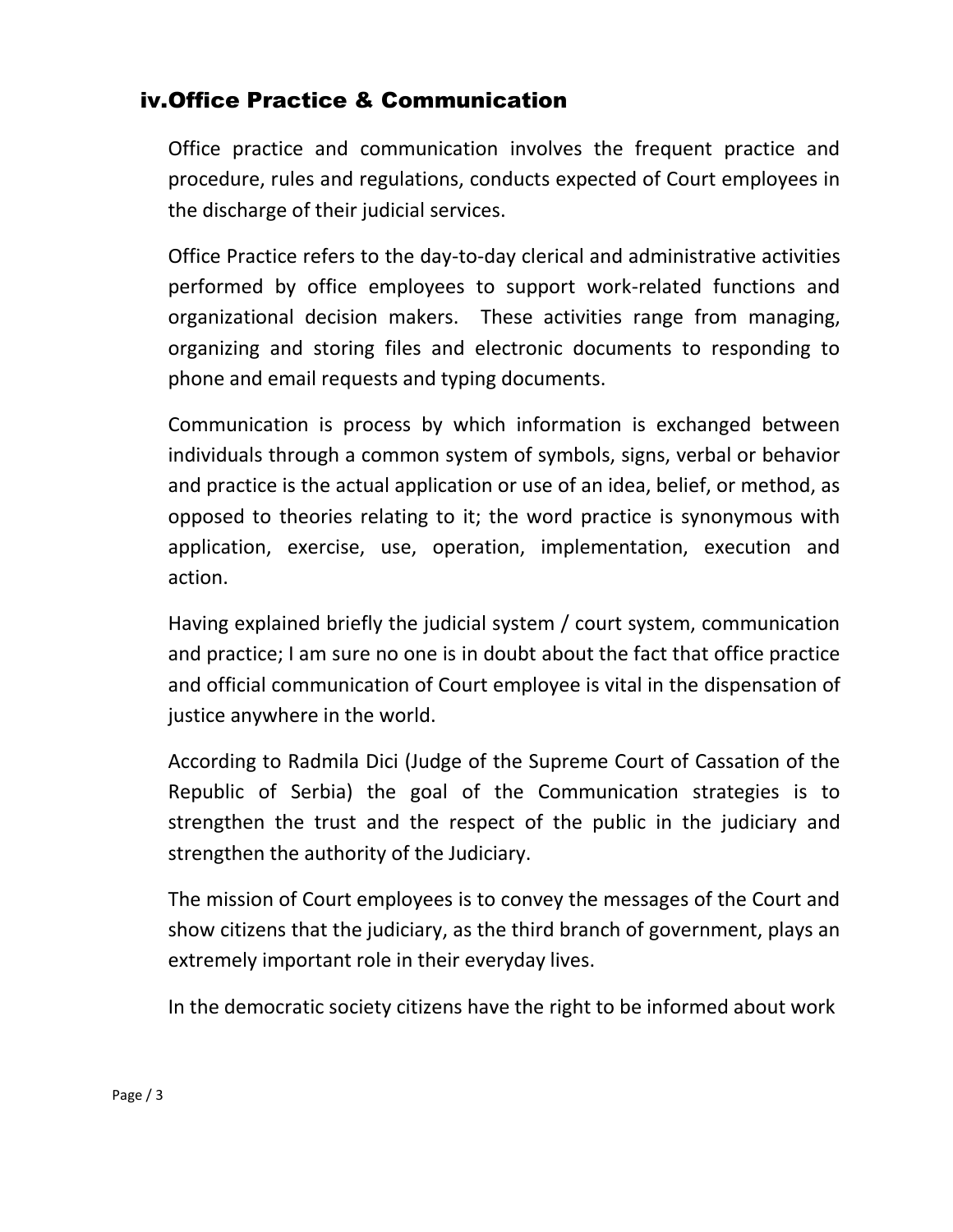of the Courts. Through good communication; courts can have educative role and also, by proper and timely communication with media; act on prevention of human rights violations, that are often seen in sensational reporting in media.

While it is necessary to develop openness towards media, it should be always born in mind that the duty of judicial branch is to protect right of privacy, presumption of innocence, right to fair trial, right of victims. It is therefore necessary to develop balance between legitimate right of public to be informed and to be critical on the work of the Courts, and rights of all those involved in judicial proceedings.

It is not always easy task and Courts very often keep an old traditional attitude – it is safe to be quiet. In today's societies, with the great expansion of social media and need for sensational information, communication becomes even more challenging.

However, Courts need media, and therefore, they need to develop strategies and certain procedures in communication with media. Good strategy should cover everyday informative communication as well as communication provoked by some crisis.

Though, Judges are not allowed to grant press interview or communicate with the public about issues pending in Court; I am strongly of the view that there is need for the Courts to have a spokes person that will educate the public about issues pertaining to Court to avoid misconception. The case of Federal Republic of Nigeria Versus John Yusuf in case No. FCT/HC/CR/64/2012 decided by A. M. Talba J. (now A. M. Talba J.C.A) of the Police Pension Scam is still fresh in our memories; while the pressmen who were not even present during the proceedings were busy reporting what did not transpired in Court, there is nobody that can officially educate the public. This, I believe needs serious consideration.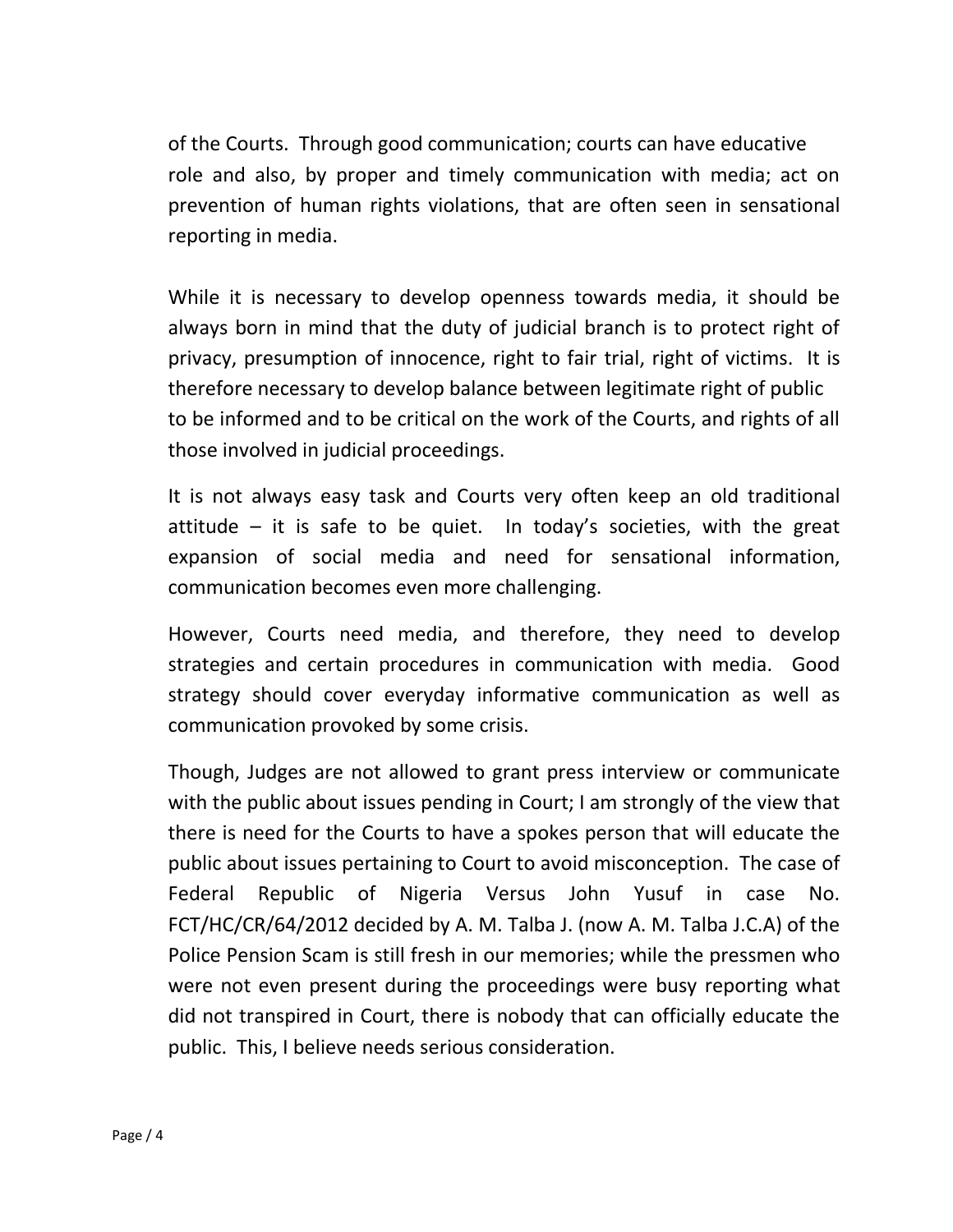I agree entirely with Radmila Dici that if Courts employees do not actively participate in communicating their own story about what they do and how they do it, they risk that the message public is receiving may not be true, positive, or affirmative and very often it will violate the basic human rights.

Court employees should be constant relevant source of information, or they will have to deal with half information, arbitrary interpretation of the different authors and media scandals.

Public opinion of Courts is of great importance since the more the public knows about Courts, the more judiciary will gain higher trust and confidence. Transparency breeds respect while secrecy triggers mistrust. Greater public understanding means public is more likely to adhere to Court rulings. Courts need to adapt to the stronger influences of the media revolution and a new communication practice.

What core message should be conveyed? Courts are fair, impartial, and independent, Courts exist to protect citizens and their rights, Courts are transparent and accessible.

## Etiquettes expected of Court employees in the discharge of their duties.

Etiquette refers to behaviours and conducts expected of judicial employees while rendering judicial services and even at all times to ensure transparency and boost public confidence in the judicial system.

Some of the expected etiquettes are as follows;

## 1. Courtesy

Court employees must be polite to Court users at all times; they are also expected to be courteous in discharging their official duties. Words such as "please, Thank you, you are welcome are the phrases which should be used often when dealing with Court users.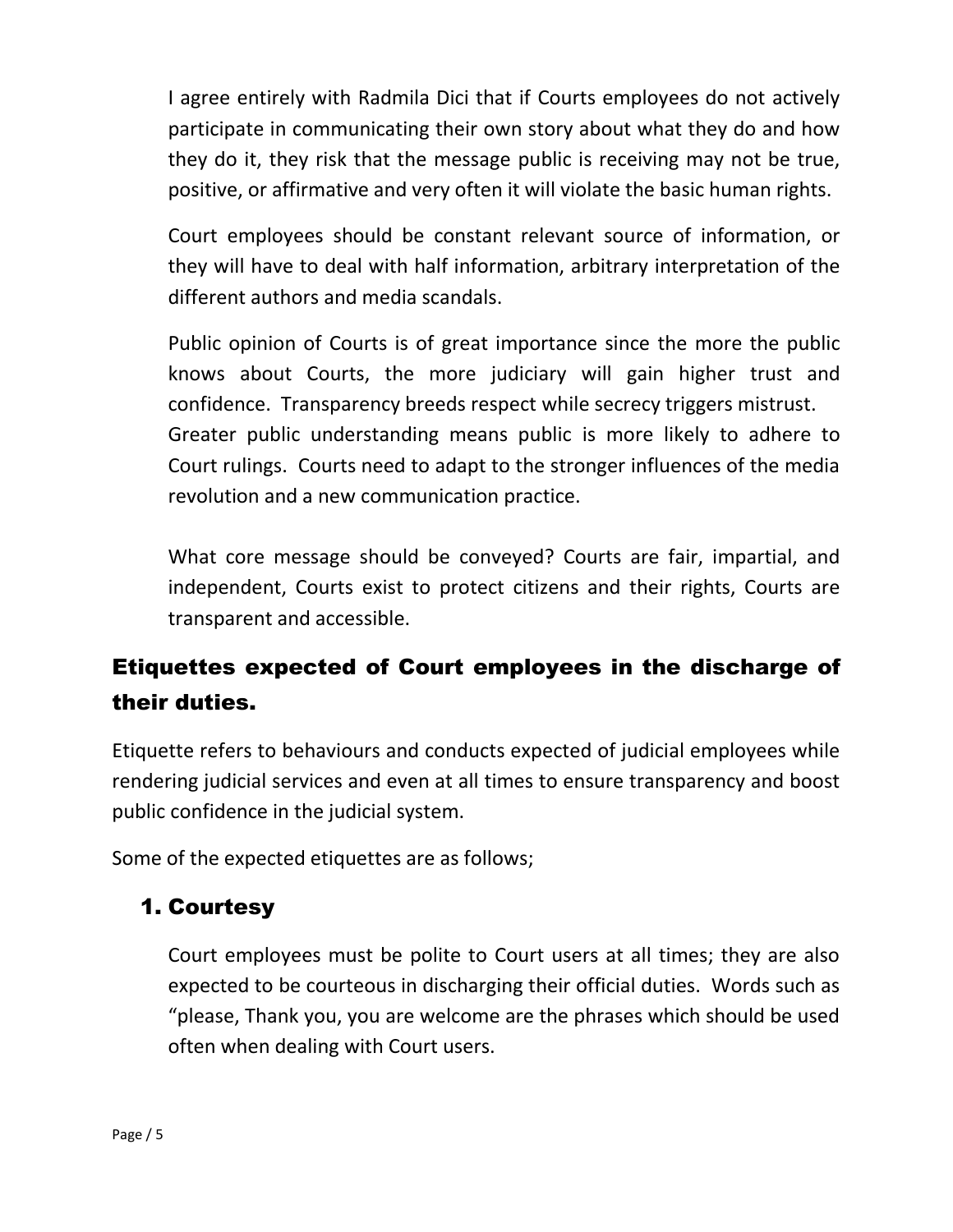## 2. Professionalism

Court employees are expected to be professional while dealing with Court users i.e. exhibiting the highest level of knowledge and expertise.

## 3. Punctuality

Court employees must be in the office from the hours of 8.00 am to 4.00 p.m. or beyond on every working day. Punctuality does not only enclose the time of your arrival to the office, but it also includes your availability to respond and attend to your duties timeously.

## 4. Diligence

Court employees must be diligent in the discharge of their duties; this involves immediately attending to any work given to him/her. Not prolonging work that can be done on the spot or within few minutes.

## 5. Confidentiality

Court employees are not expected to disclose certain official information that is considered to be confidential/secret to unauthorized persons. They are bound to abide to the oath of secrecy sworn to by them.

## 6. Impartiality

Court employees are expected to attend to and treat every person equally irrespective of their race, gender and ethnic group.

## 7. Appropriate Dressing

Court employees are expected to dress appropriately at all times. Your dressing should be in conformity with the predefined dress code of your workplace. You are the ambassador of the Courts so your attire should not convey undesirable notions about your office.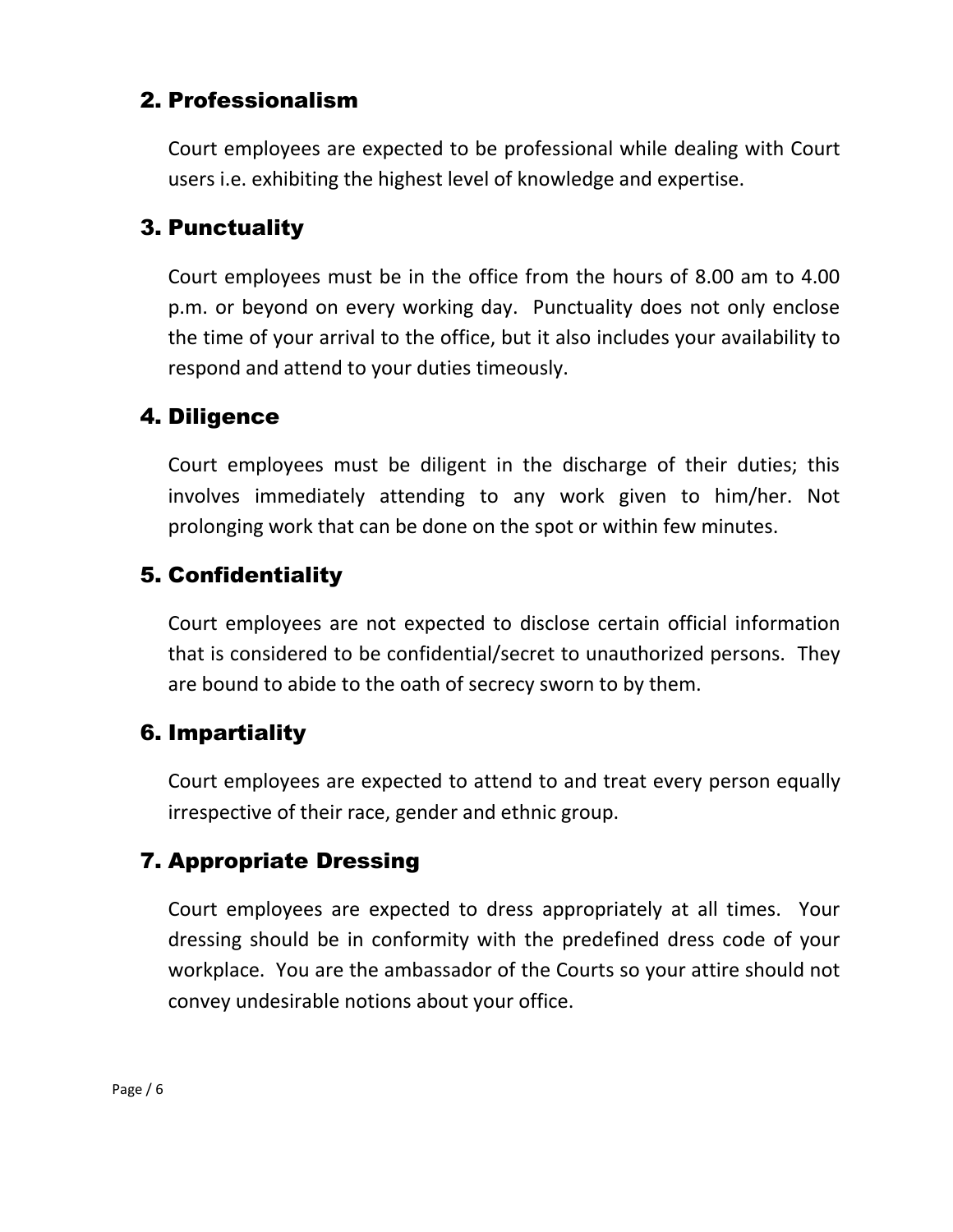Please keep in mind that office etiquette is the part and parcel of your work environment. If you neglect it, you could harm your career and the image of the Court. When you follow it, you will not leave any stone unturned towards your progress and that of the Court.

## Conclusion

Court employees are the first point of contact of the Court, for instance people seeking information, those who have cases pending before the Courts or before the Dispute Resolution Centre and any person seeking other judicial service from the Court. You may be the primary or even the only person they interact with in their dealings with the Court. You are the face of justice in our Courts. In their eyes, you may control the key to whether or not they feel they have been fairly

treated, whether or not they have access to our judicial services.

The attitude exhibited in responding to their questions and enquiries is germane to ensuring that the public's perception of the accessibility of judicial services is positive and not jeopardized.

In many ways you must treat Court users in an impartial and fair manner. You must attend to them in the utmost civilized manner. Do not hesitate to educate them on issues not clear to them. You must be disposed to rendering necessary assistance to Court users.

Furthermore, Court employees are expected to be transparent and accountable in their dealings with the public, this will definitely go a long way in promoting the integrity of the judiciary.

It is the practice of some Court employees to inflate official Court fees as well as collect monies from Court users to perform their expected duties, this is not appropriate as it is inimical to the image of the Court. A good Court employee must not engage in such practices. Note, you are nothing if you are not on the part of truth. The biggest reward is not financial benefits though that can help you acquire the good things of life like shoes, but those shoes, houses, cars etc doesn't feel up your life. It doesn't. Rather living a life of substance can, and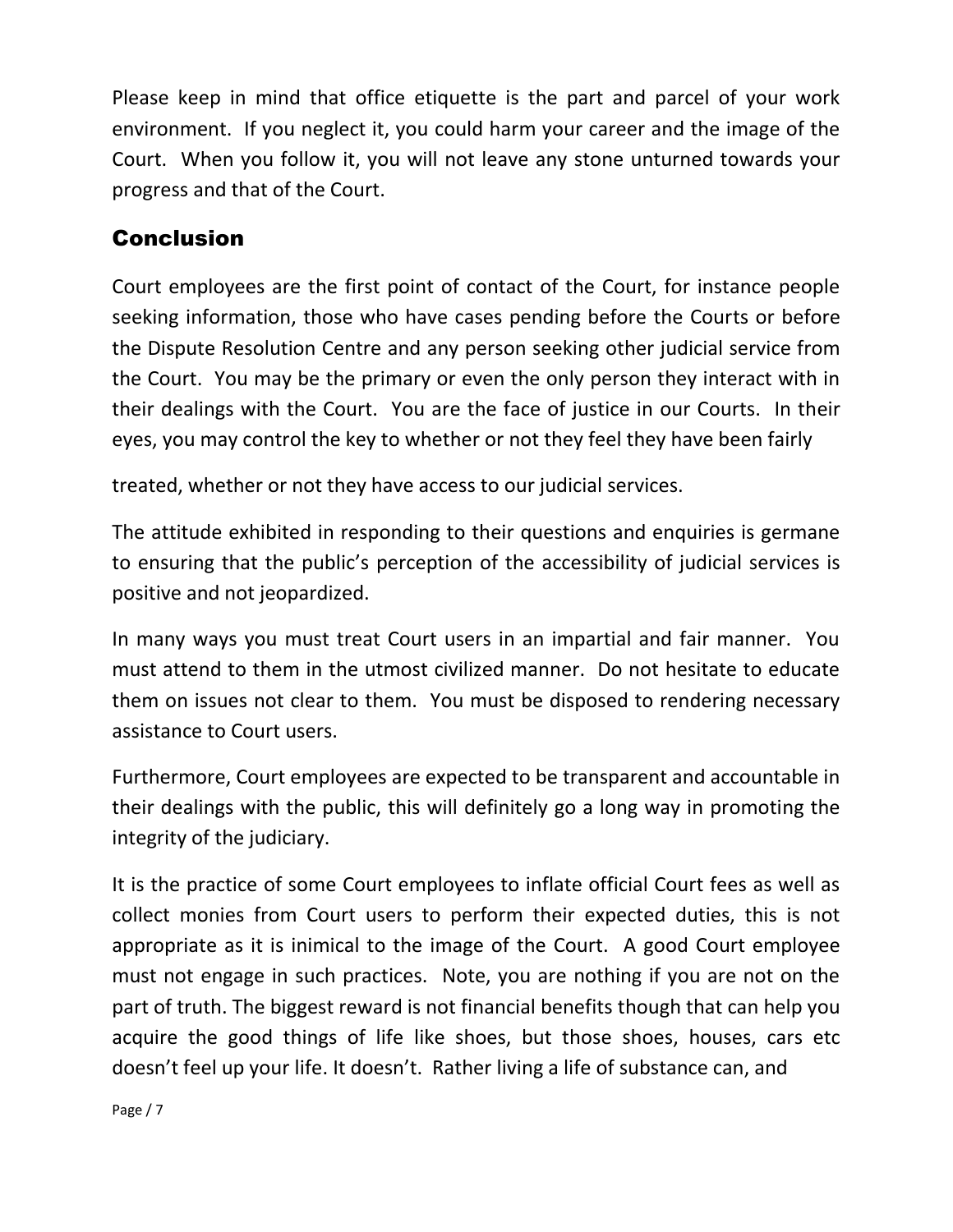could turn out to be the biggest benefits. Substance through your service, your offering of your whole self. And the baseline for how to live a life of substance, is whatever is the truth for you, what you stand for. Before I go let me leave this with everybody in the room, junior or senior staff members, *"…your legacy is every life you touched. Your legacy is every life you touched*. Feel everything you do, every service you render with love because every moment you are building your legacy."

Think of those you have worked with who have left an indelible mark on the organization and then ask what they did and how they did it. You will soon discover it's not only the senior people in an organization who leave a legacy, but those in Administration, Litigation, Account, on the workshop floor, driving the delivery trucks or the Executive Assistants, among others, who are more often than not the ones who have left the workplace a better place than when they joined. No matter your role, every person has a chance to improve what it is they do and how they do it for the next person.

Thank you all for listening, please do continue in your duties in promoting the integrity of the Courts and the good image of the Nigerian Judiciary.